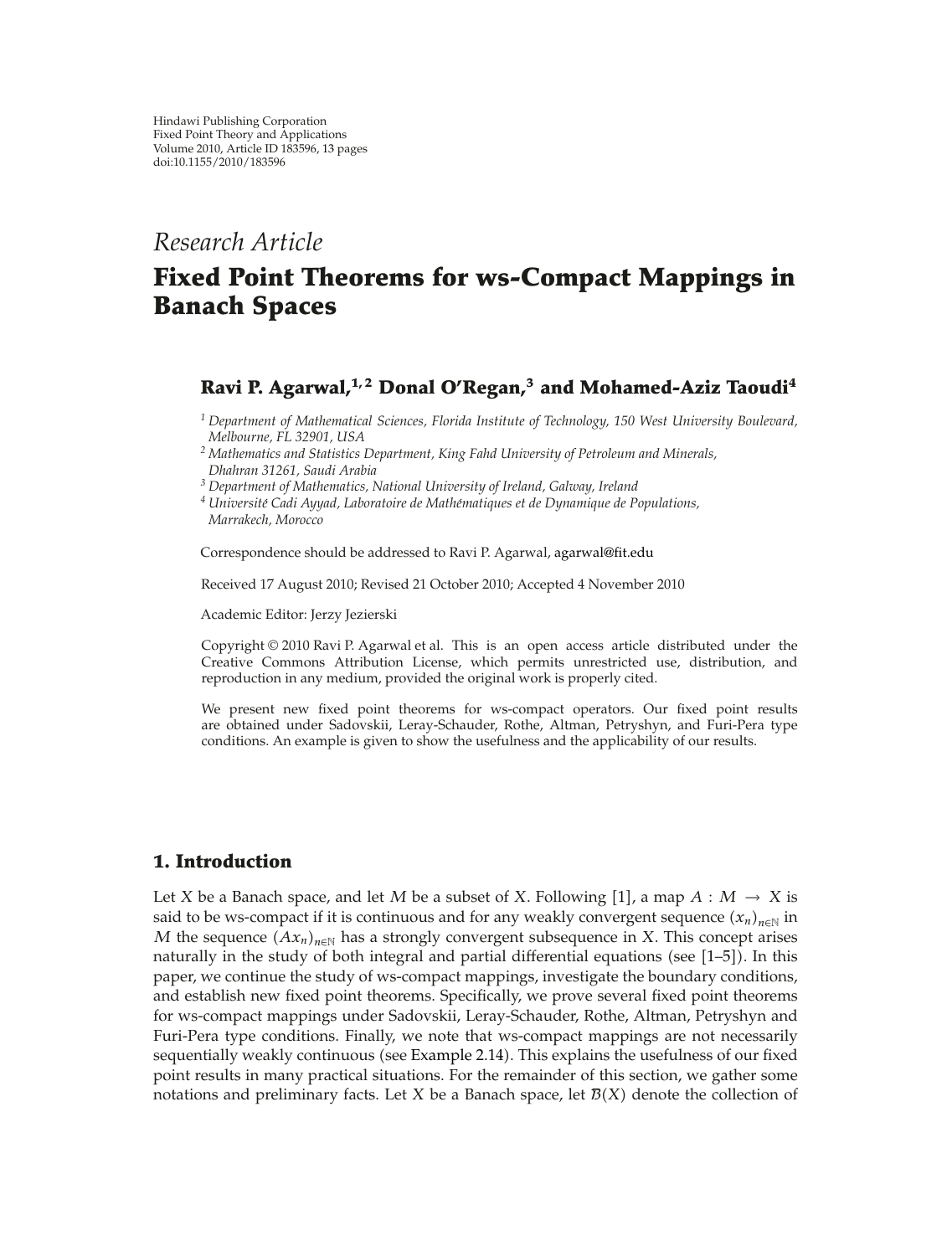all nonempty bounded subsets of *X* and  $\mathcal{W}(X)$  the subset of  $\mathcal{B}(X)$  consisting of all weakly compact subsets of *X*. Also, let *Br* denote the closed ball centered at 0 with radius *r*.

In our considerations, the following definition will play an important role.

*Definition 1.1* (see [6]). A function  $\psi$  :  $\mathcal{B}(X) \rightarrow \mathbb{R}$  is said to be a measure of weak noncompactness if it satisfies the following conditions.

- (1) The family ker $(\psi) = \{M \in \mathcal{B}(X) : \psi(M) = 0\}$  is nonempty and ker $(\psi)$  is contained in the set of relatively weakly compact sets of *X*.
- $(2)$   $M_1 \subseteq M_2 \Rightarrow \psi(M_1) \leq \psi(M_2).$
- $\psi(\overline{co}(M)) = \psi(M)$ , where  $\overline{co}(M)$  is the closed convex hull of M.
- $(4) \ \psi(\lambda M_1 + (1 \lambda)M_2) \leq \lambda \psi(M_1) + (1 \lambda) \psi(M_2) \text{ for } \lambda \in [0, 1].$
- (5) If  $(M_n)_{n\geq 1}$  is a sequence of nonempty weakly closed subsets of *X* with  $M_1$  bounded and  $M_1 \supseteq M_2 \supseteq \cdots \supseteq M_n \supseteq \cdots$  such that  $\lim_{n\to\infty}\psi(M_n)=0$ , then  $M_\infty := \bigcap_{n=1}^\infty M_n$ is nonempty.

The family ker  $\psi$  described in (1) is said to be the kernel of the measure of weak noncompactness  $\psi$ . Note that the intersection set  $M_{\infty}$  from (5) belongs to ker  $\psi$  since  $\psi(M_{\infty}) \leq \psi(M_n)$  for every *n* and  $\lim_{n \to \infty} \psi(M_n) = 0$ . Also, it can be easily verified that the measure *ψ* satisfies

$$
\varphi\left(\overline{M^w}\right) = \varphi(M),\tag{1.1}
$$

where  $\overline{M^w}$  is the weak closure of M.

A measure of weak noncompactness *ψ* is said to be *regular* if

$$
\psi(M) = 0
$$
 if and only if *M* is relatively weakly compact, (1.2)

*subadditive* if

$$
\psi(M_1 + M_2) \le \psi(M_1) + \psi(M_2), \tag{1.3}
$$

*homogeneous* if

$$
\varphi(\lambda M) = |\lambda| \varphi(M), \quad \lambda \in \mathbb{R}, \tag{1.4}
$$

*set additive (or have the maximum property)* if

$$
\psi(M_1 \cup M_2) = \max(\psi(M_1), \psi(M_2)). \tag{1.5}
$$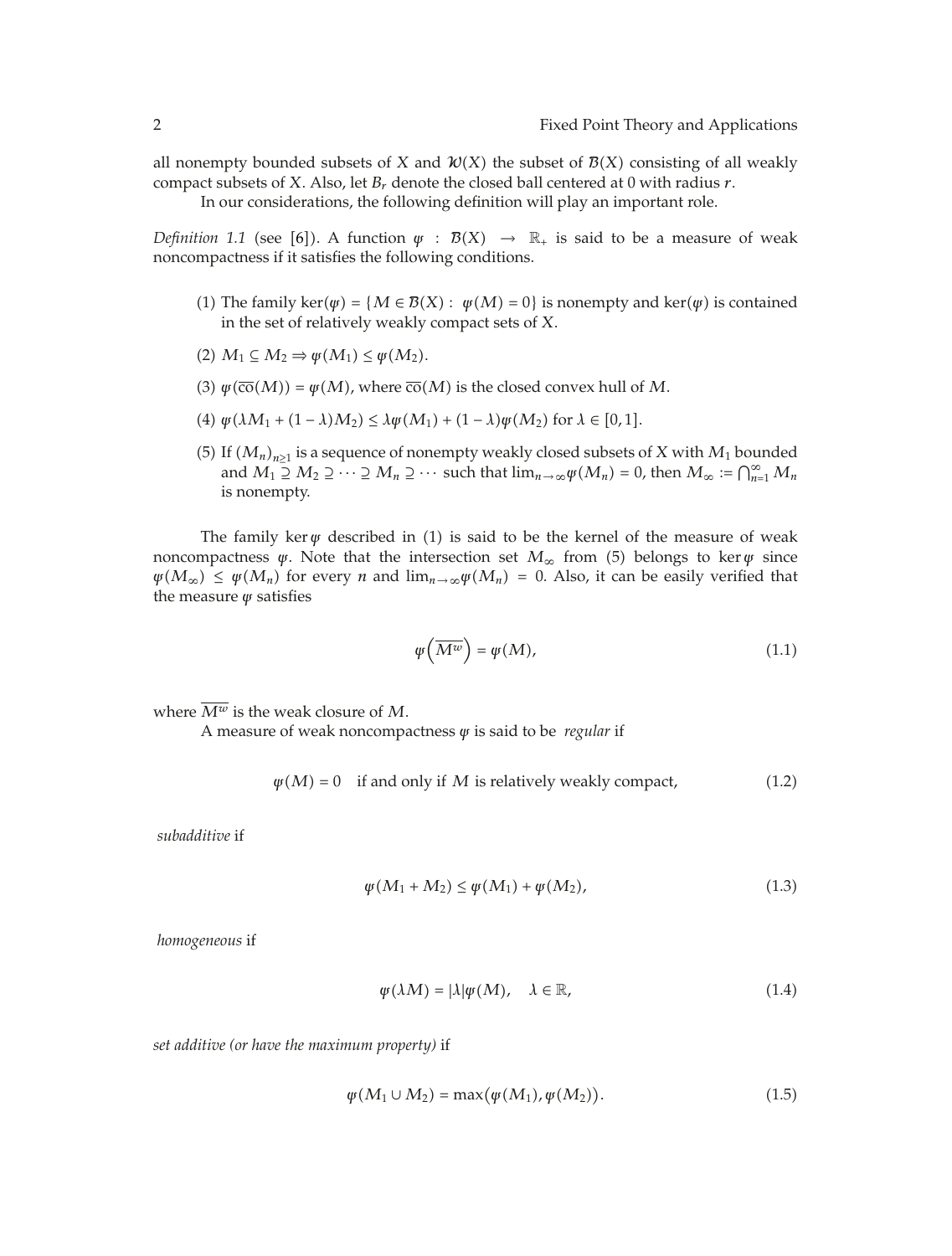The first important example of a measure of weak noncompactness has been defined by De Blasi [7] as follows:

$$
w(M) = \inf\{r > 0 : \text{there exists } W \in \mathcal{W}(X) \text{ with } M \subseteq W + B_r\},\tag{1.6}
$$

for each  $M \in \mathcal{B}(X)$ .

Notice that  $w(\cdot)$  is regular, homogeneous, subadditive, and set additive (see [7]).

In what follows, let *X* be a Banach space, *C* a nonempty closed convex subset of *X*, *F* ∶ *C* → *C* a mapping and  $x_0$  ∈ *C*. For any *M* ⊆ *C*, we set

$$
F^{(1,x_0)}(M) = F(M),
$$
  
\n
$$
F^{(n,x_0)}(M) = F(\overline{\text{co}}(F^{(n-1,x_0)}(M) \cup \{x_0\})),
$$
\n(1.7)

for  $n = 2, 3, ...$ 

*Definition 1.2.* Let *X* be a Banach space, *C* a nonempty closed convex subset of *X*, and *ψ* a measure of weak noncompactness on *X*. Let  $F : C \to C$  be a bounded mapping (that is it takes bounded sets into bounded ones) and  $x_0 \in C$ . We say that *F* is a  $\psi$ -convex-power condensing operator about  $x_0$  and  $n_0$  if for any bounded set  $M \subseteq C$  with  $\psi(M) > 0$ , we have

$$
\varphi\left(F^{(n_0,\chi_0)}(M)\right) < \varphi(M). \tag{1.8}
$$

Obviously,  $F : C \rightarrow C$  is  $\psi$ -condensing if and only if it is  $\psi$ -convex-power condensing operator about  $x_0$  and 1.

Remark 1.3. The concept of convex-power condensing maps was introduced in [8] using the Kuratowski measure of noncompactness.

## **2. Fixed Point Theorems**

**Theorem 2.1.** *Let X be a Banach space, and let ψ be a regular and set additive measure of weak noncompactness on*  $X$ *. Let*  $C$  *be a nonempty closed convex subset of*  $X$ *,*  $x_0 \in C$ *, and let*  $n_0$  *be a positive integer. Suppose that*  $F: C \to C$  *is*  $\psi$ *-convex-power condensing about*  $x_0$  *and*  $n_0$ *. If*  $F$  *is ws-compact and FC is bounded, then F has a fixed point in C.*

*Proof.* Let

$$
\mathcal{F} = \{ A \subseteq C, \overline{\text{co}}(A) = A, x_0 \in A \text{ and } F(A) \subseteq A \}. \tag{2.1}
$$

The set  $\mathcal{F}$  is nonempty since  $C \in \mathcal{F}$ . Set  $M = \bigcap_{A \in \mathcal{F}} A$ . Now, we show that for any positive integer *n* we have

$$
M = \overline{\mathrm{co}}\Big(F^{(n,x_0)}(M) \cup \{x_0\}\Big). \tag{D(n)}
$$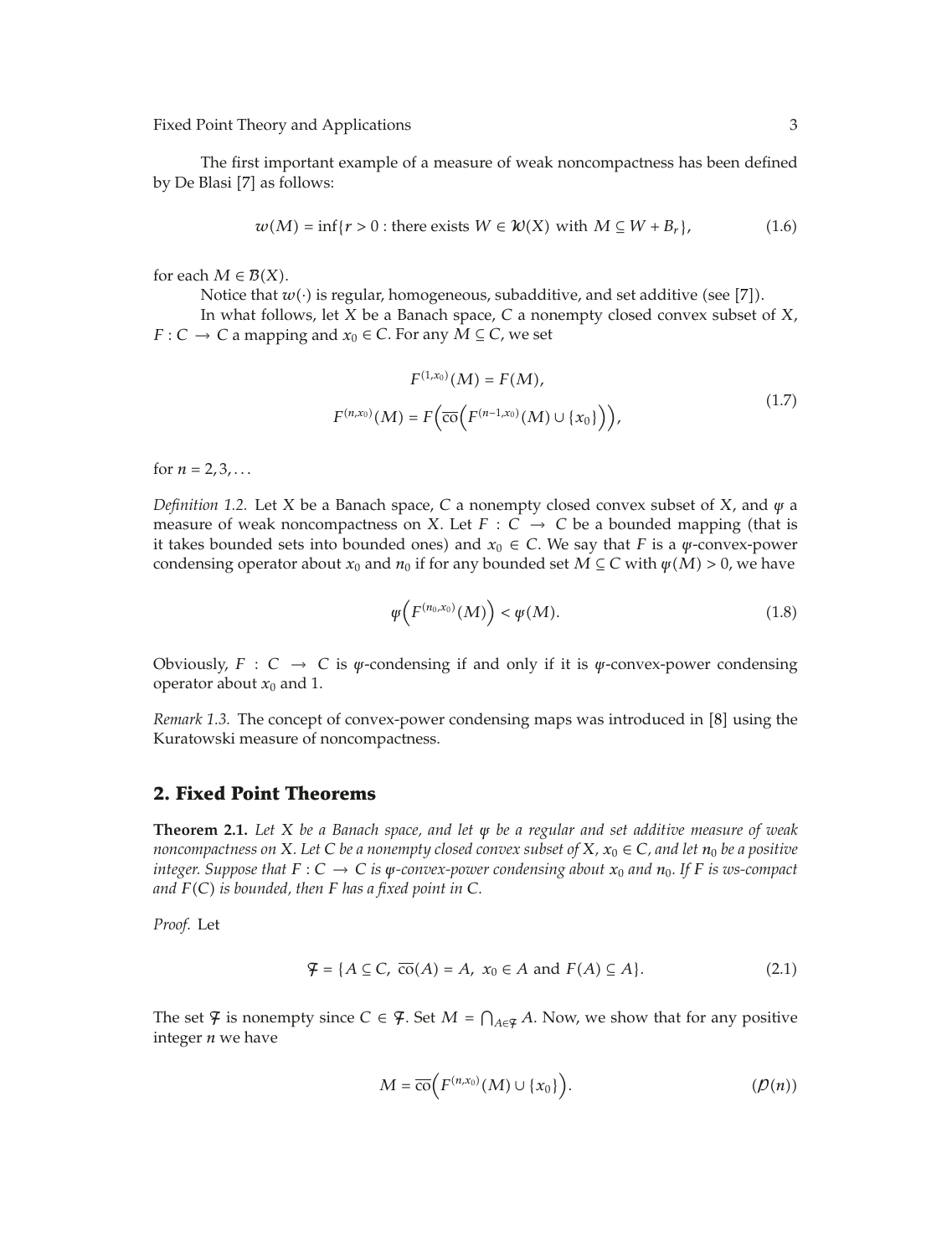To see this, we proceed by induction. Clearly *M* is a closed convex subset of *C* and *FM* ⊆ *M*. Thus,  $M \in \mathcal{F}$ . This implies  $\overline{\text{co}}(F(M) \cup \{x_0\}) \subseteq M$ . Hence,  $F(\overline{\text{co}}(F(M) \cup \{x_0\})) \subseteq F(M) \subseteq$  $\overline{\text{co}}(F(M) \cup \{x_0\})$ . Consequently,  $\overline{\text{co}}(F(M) \cup \{x_0\}) \in \mathcal{F}$ . Hence,  $M \subseteq \overline{\text{co}}(F(M) \cup \{x_0\})$ . As a result  $\overline{co}(F(M) \cup \{x_0\}) = M$ . This shows that  $(\mathcal{P}(1))$  holds. Let *n* be fixed, and suppose that  $(P(n))$  holds. This implies  $F^{(n+1,x_0)}(M) = F(\overline{co}(F^{(n,x_0)}(M) \cup \{x_0\}) = F(M)$ . Consequently,

$$
\overline{\text{co}}\Big(F^{(n+1,x_0)}(M)\cup\{x_0\}\Big)=\overline{\text{co}}(F(M)\cup\{x_0\})=M.\tag{2.2}
$$

As a result

$$
\overline{\text{co}}\Big(F^{(n_0,x_0)}(M)\cup\{x_0\}\Big)=M.\tag{2.3}
$$

Notice *FC* is bounded implies that *M* is bounded. Using the properties of the measure of weak noncompactness, we get

$$
\varphi(M) = \varphi\left(\overline{\mathrm{co}}\left(F^{(n_0,x_0)}(M) \cup \{x_0\}\right)\right) = \varphi\left(F^{(n_0,x_0)}(M)\right),\tag{2.4}
$$

which yields that *M* is weakly compact. Now, we show that *FM* is relatively compact. To see this, consider a sequence  $(y_n)_{n\in\mathbb{N}}$  in  $F(M)$ . For each  $n \in \mathbb{N}$ , there exists  $x_n \in M$  with  $y_n = Fx_n$ . Now, the Eberlein-Smulian theorem [9, page 549] guarantees that there exists a subsequence *S* of  $\mathbb N$  so that  $(x_n)_{n \in \mathbb S}$  is a weakly convergent sequence. Since *F* is ws-compact, then  $(Fx_n)_{n \in S}$  has a strongly convergent subsequence. Thus,  $F(M)$  is relatively compact. Keeping in mind that  $F(M) \subseteq M$ , the result follows from Schauder's fixed point theorem.  $\Box$ 

As an easy consequence of Theorem 2.1, we recapture  $[10$ , Theorem 3.1].

**Corollary 2.2.** *Let X be a Banach space, and let ψ be a regular and set additive measure of weak noncompactness on X. Let C be a nonempty closed convex subset of X. Assume that*  $F: C \to C$  *is ws-compact and*  $F(C)$  *is bounded. If*  $F$  *is*  $\psi$ -condensing, that is,  $\psi(F(M)) < \psi(M)$ , whenever M *is a bounded nonweakly compact subset of C, then F has a fixed point.*

**Theorem 2.3.** *Let X be a Banach space, and let ψ a measure of weak noncompactness on X. Let C be a closed, convex subset of*  $X$ *,*  $U$  *an open subset of*  $C$ *, and*  $p \in U$ *. Assume that*  $F : X \to X$  *is ws-compact and*  $\psi$ -convex-power condensing about p and  $n_0$ . If  $F(\overline{U}) \subseteq C$  and  $F(\overline{U})$  is bounded, then either

- (i)  $F$  *has a fixed point in*  $\overline{U}$ , *or*
- (ii) *there is a*  $u \in \partial U$  *(the boundary of*  $U$  *in*  $C$ *) and*  $\lambda \in (0,1)$  *with*  $u = \lambda F(u) + (1 \lambda)p$ .

*Proof.* Suppose that (ii) does not hold and *F* has no fixed points on  $\partial U$  (otherwise, we are finished). Then,  $u \neq \lambda F(u) + (1 - \lambda)p$  for  $u \in \partial U$  and  $\lambda \in [0, 1]$ . Consider

$$
A := \left\{ x \in \overline{U} : x = tF(x) + (1 - t)p \text{ for some } t \in [0, 1] \right\}.
$$
 (2.5)

Now,  $A \neq \emptyset$  since  $p \in U$ . In addition, the continuity of *F* implies that *A* is closed. Notice that

$$
A \cap \partial U = \emptyset, \tag{2.6}
$$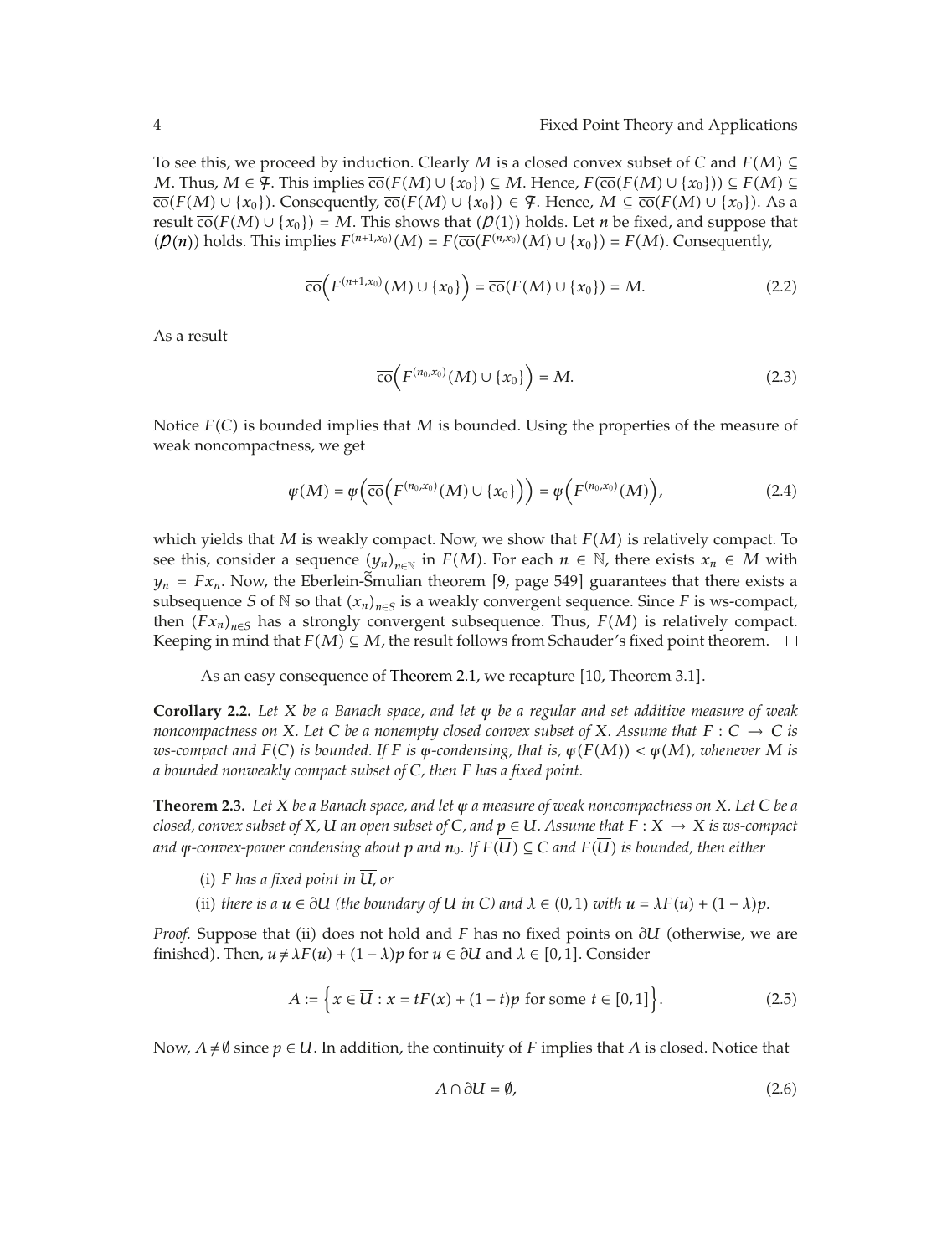therefore, by Urysohn's lemma, there exists a continuous  $\mu : U \to [0,1]$  with  $\mu(A) = 1$  and  $\mu(\partial U) = 0$ . Let

$$
N(x) = \begin{cases} \mu(x)F(x) + (1 - \mu(x))p, & x \in \overline{U}, \\ p, & C \setminus \overline{U}. \end{cases}
$$
 (2.7)

It is immediate that  $N : C \to C$  is continuous. Now we show that  $N$  is ws-compact. To see this, let  $(x_n)_{n \in \mathbb{N}}$  be a sequence in *C* which converges weakly to some  $x \in C$ . Without loss of generality, we may take  $(x_n)_{n\in\mathbb{N}}$  in *U*. Notice that  $(\mu(x_n))_{n\in\mathbb{N}}$  is a sequence in [0,1]. Hence, by extracting a subsequence if necessary, we may assume that  $(\mu(x_n))_{n\in\mathbb{N}}$  converges to some  $\lambda \in [0,1]$ . On the other hand, since *F* is ws-compact, then there exists a subsequence *S* of N so that  $(Fx_n)_{n\in S}$  converges strongly to some  $y \in C$ . Consequently, the sequence  $(Nx_n)_{n\in S}$ converges strongly to  $\lambda y + (1 - \lambda)p$ . This proves that *N* is ws-compact. Our next task is to show that *N* is  $\psi$ -convex-power condensing about  $p$  and  $n_0$ . To see this, let *S* be a bounded subset of *C*. Clearly

$$
N(S) \subseteq \overline{\text{co}}(F(S) \cup \{p\}).\tag{2.8}
$$

By induction, note for all positive integer *n*, we have

$$
N^{(n,p)}(S) \subseteq \overline{co}\Big(F^{(n,p)}(S) \cup \{p\}\Big). \tag{2.9}
$$

Indeed, fix an integer  $n \ge 1$  and suppose that (2.9) holds. Then,

$$
N^{(n+1,p)}(S) = N(\overline{co}(N^{(n,p)}(S) \cup \{p\}))
$$
  
\n
$$
\subseteq N(\overline{co}(F^{(n,p)}(S) \cup \{p\}))
$$
  
\n
$$
\subseteq \overline{co}(F(\overline{co}(F^{(n,p)}(S) \cup \{p\})) \cup \{p\})
$$
  
\n
$$
= \overline{co}(F^{(n+1,p)}(S) \cup \{p\}).
$$
\n(2.10)

In particular, we have

$$
N^{(n_0,p)}(S) \subseteq \overline{\text{co}}\Big(F^{(n_0,p)}(S) \cup \{p\}\Big). \tag{2.11}
$$

Thus,

$$
\varphi\left(N^{(n_0,p)}(S)\right) \leq \varphi\left(\overline{\text{co}}\left(F^{(n_0,p)}(S) \cup \{p\}\right)\right) = \varphi\left(\left(F^{(n_0,p)}(S)\right) < \varphi(S). \tag{2.12}
$$

This proves that *N* is *ψ*-convex-power condensing about *p* and *n*0. Theorem 2.1 guarantees the existence of  $x \in C$  with  $x = N(x)$ . Notice that  $x \in U$  since  $p \in U$ . Thus,  $x = \mu(x)F(x) + (1 - \mu(x))p$ . As a result,  $x \in A$ , and therefore  $\mu(x) = 1$ . This implies that  $x = F(x)$ .  $(1 - \mu(x))p$ . As a result,  $x \in A$ , and therefore  $\mu(x) = 1$ . This implies that  $x = F(x)$ .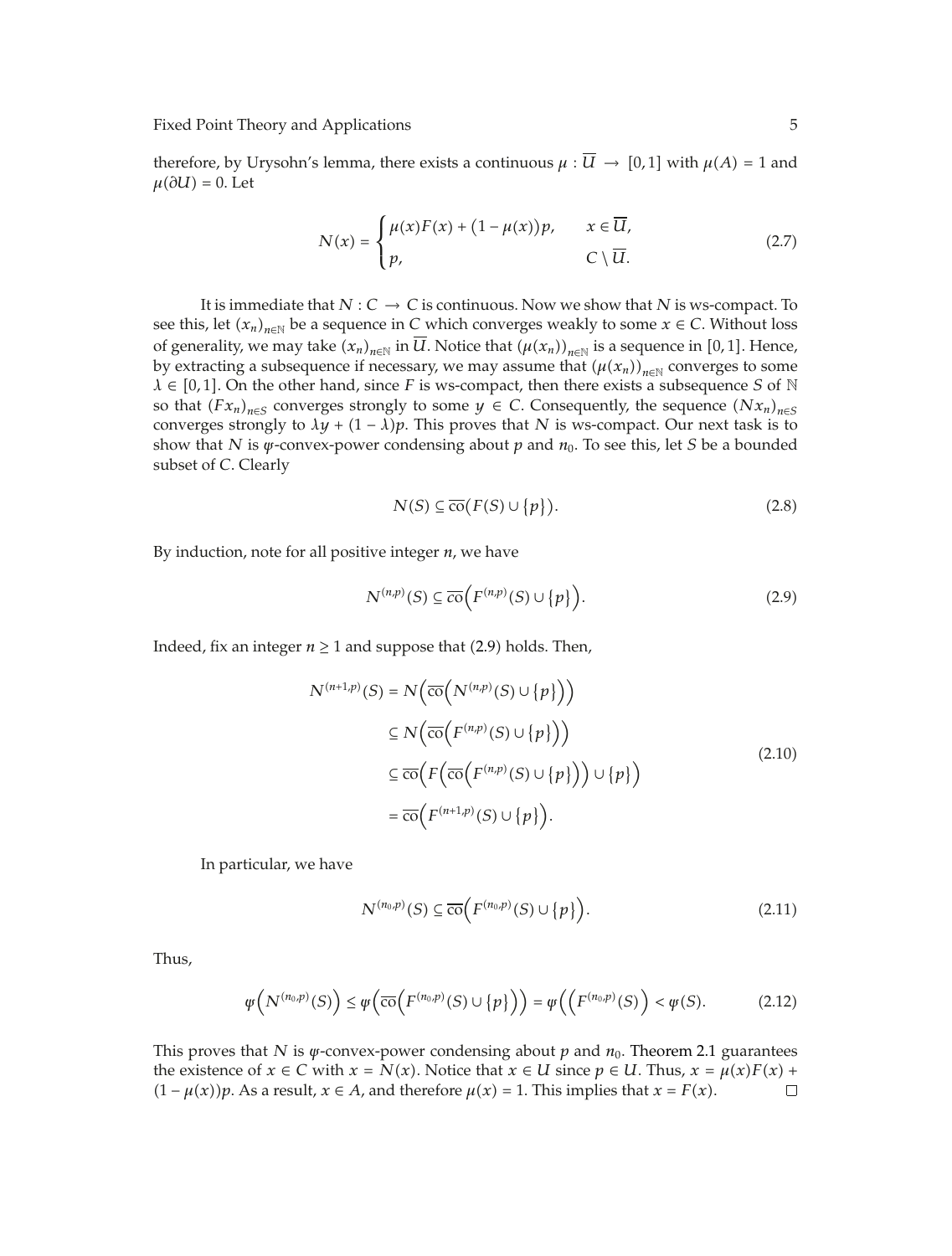*Remark 2.4.* Theorem 2.3 is a sharpening of [10, Theorem 4.1].

**Lemma 2.5** (see [11]). Let Q be a closed convex subset of a Banach space *X* with  $0 \in \text{int}(Q)$ . Let  $\mu$ *be the Minkowski functional defined by*

$$
\mu(x) = \inf \{ \lambda > 0 : x \in \lambda Q \},\tag{2.13}
$$

*for all*  $x \in X$ *. Then,* 

- i *μ is nonnegative and continuous on X.*
- (ii) *For all*  $\lambda \geq 0$  *we have*  $\mu(\lambda x) = \lambda \mu(x)$ *.*
- $(iii)$   $\mu(x) = 1$  *if and only if*  $x \in \partial Q$ *.*
- $(iv)$   $0 \leq \mu(x) < 1$  *if and only if*  $x \in \text{int}(Q)$ *.*
- *(v)*  $\mu(x) > 1$  *if and only if*  $x \notin Q$ *.*

**Lemma 2.6.** *Let X be a Banach space, ψ a set additive measure of weak noncompactness on X, and Q a closed convex subset of X with* 0 ∈ int*Q. Let μ be the Minkowski functional defined in Lemma 2.5, and, r be the map defined on X by*

$$
r(x) = \frac{x}{\max\{1, \mu(x)\}} \quad \text{for } x \in X. \tag{2.14}
$$

*Then,*

- *(i)*  $r$  *is continuous,*  $r(X) ⊆ Q$  *and*  $r(x) = x$  *for all*  $x ∈ Q$ *.*
- (ii) *For any subset A of X we have*  $r(A) \subseteq$  co $(A \cup \{0\})$ *.*
- (iii) *For any bounded subset A of X we have*  $\psi(r(A)) \leq \psi(A)$ *.*

*Proof.* (i) The continuity of *r* follows immediately from Lemma 2.5(i). Now, let  $x \in X$ . Using Lemma  $2.5$ (ii), we get

$$
\mu(r(x)) = \frac{\mu(x)}{\max\{1, \mu(x)\}} \le 1.
$$
\n(2.15)

This implies that  $r(x) \in Q$ . The last statement follows easily from Lemma 2.5(v). Now, we prove (ii). To this end, let *A* be a subset of *X*, and let  $x \in A$ . Then,

$$
r(x) = \frac{x}{\max\{1, \mu(x)\}} = \frac{1}{\max\{1, \mu(x)\}} x + \left(1 - \frac{1}{\max\{1, \mu(x)\}}\right) 0
$$
  

$$
\in \text{co}(A \cup \{0\}).
$$
 (2.16)

Thus,  $r(A) \subseteq \text{co}(A \cup \{0\})$ . Using the properties of a measure of weak noncompactness, we get

$$
\psi(r(A)) \le \psi(\text{co}(A \cup \{0\})) = \psi(A \cup \{0\}) = \psi(A). \tag{2.17}
$$

This proves (iii).

 $\Box$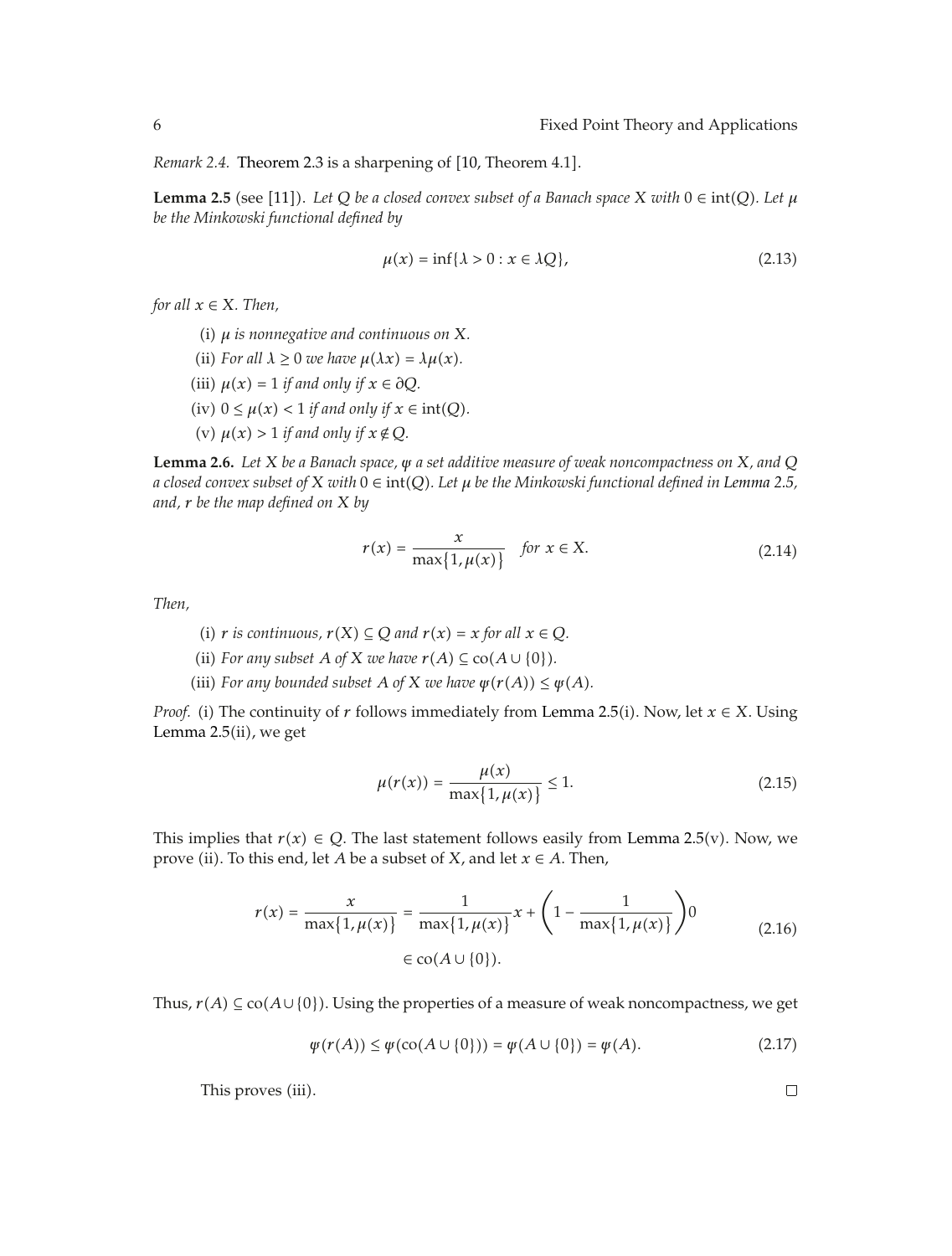**Theorem 2.7.** *Let X be a Banach space, and let ψ a regular set additive measure of weak noncompactness on X. Let*  $Q$  *be a closed convex subset of X with*  $0 \in Q$ *, and let*  $n_0$  *a positive integer. Assume that*  $F: X \to X$  *is ws-compact and*  $\psi$ -convex-power condensing about 0 and  $n_0$  and  $F(Q)$ *is bounded and*

if 
$$
\{(x_j, \lambda_j)\}\
$$
is a sequence in  $\partial Q \times [0, 1]$  converging to  $(x, \lambda)$  with  
 $x = \lambda F(x)$  and  $0 < \lambda < 1$ , then  $\lambda_j F(x_j) \in Q$  for  $j$  sufficiently large  $(2.18)$ 

*holding. Also, suppose the following condition holds:*

there exists a continuous retraction 
$$
r : X \longrightarrow Q
$$
 with  $r(z) \in \partial Q$  for  $z \in X \setminus Q$   
and  $r(D) \subseteq \text{co}(D \cup \{0\})$  for any bounded subset D of X.  $(2.19)$ 

*Then, F has a fixed point.*

*Proof.* Let  $r : X \to Q$  be as described in (2.19). Consider

$$
B = \{x \in X : x = Fr(x)\}.
$$
 (2.20)

We first show that  $B \neq \emptyset$ . To see this, consider  $rF : Q \rightarrow Q$ . First, notice that  $rF(Q)$ is bounded since  $F(Q)$  is bounded and  $r(F(Q)) \subseteq \text{co}(F(Q) \cup \{0\})$ . Clearly,  $rF$  is continuous, since *F* and *r* are continuous. Now, we show that *rF* is ws-compact. To see this, let  $(x_n)_{n\in\mathbb{N}}$  be a sequence in *Q* which converges weakly to some  $x \in Q$ . Since *F* is ws-compact, then there exists a subsequence *S* of N so that  $(Fx_n)_{n\in S}$  converges strongly to some  $y \in X$ . The continuity of *r* guarantees that the sequence  $(rFx_n)_{n\in S}$  converges strongly to *ry*. This proves that *rF* is ws-compact. Our next task is to show that *rF* is *ψ*-convex-power condensing about 0 and *n*<sub>0</sub>. To do so, let *A* be a subset of *Q*. In view of (2.19), we have

$$
(rF)^{(1,0)}(A) = rF(A) = rF^{(1,0)}(A) \subseteq \overline{\text{co}}(F^{(1,0)}(A) \cup \{0\}).
$$
 (2.21)

Hence,

$$
(rF)^{(2,0)}(A) = rF\left(\overline{\text{co}}\left((rF)^{(1,0)}(A) \cup \{0\}\right)\right)
$$

$$
= rF\left(\overline{\text{co}}\left(rF^{(1,0)}(A) \cup \{0\}\right)\right)
$$

$$
\subseteq rF\left(\overline{\text{co}}\left(F^{(1,0)}(A) \cup \{0\}\right)\right)
$$

$$
= rF^{(2,0)}(A), \tag{2.22}
$$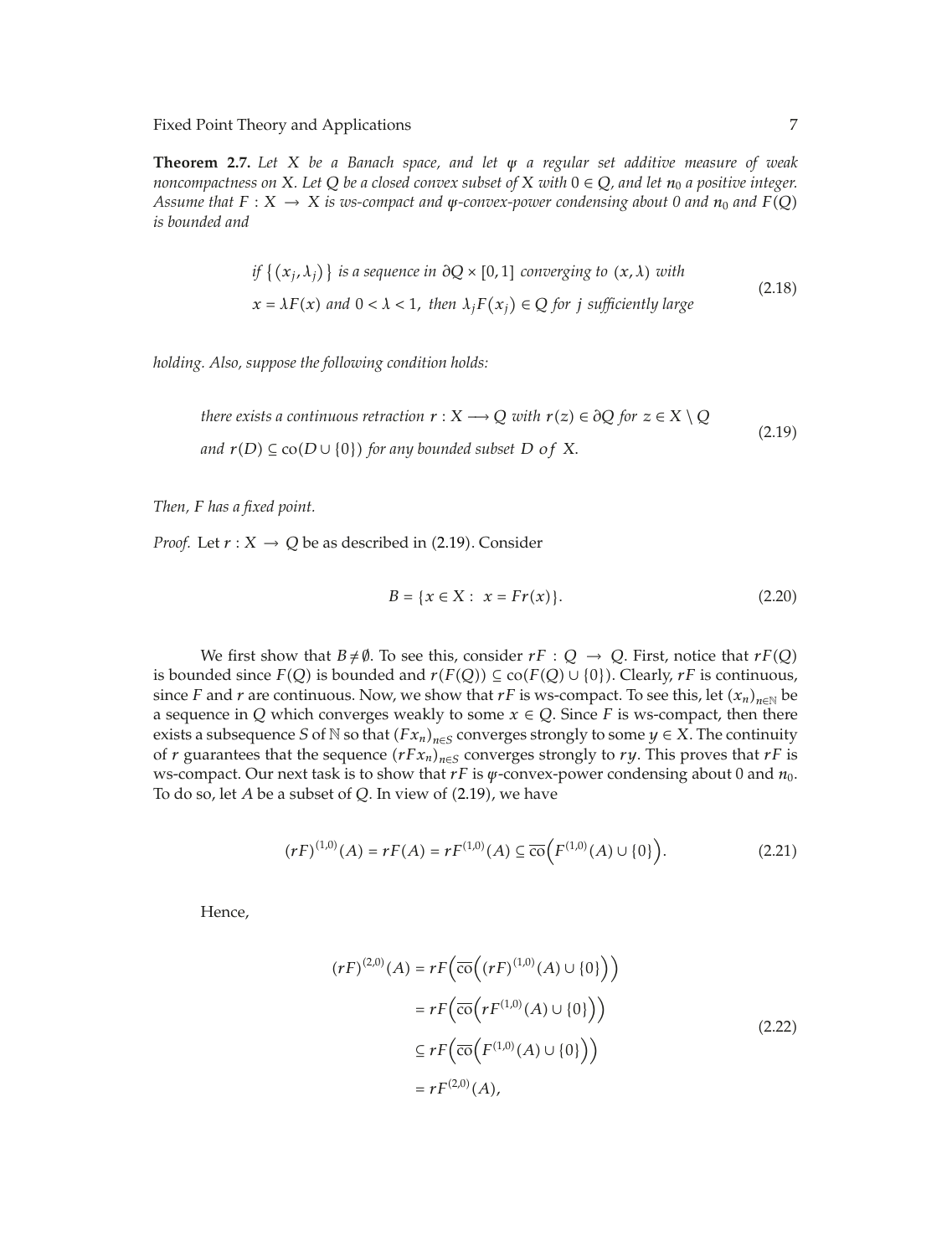and by induction

$$
(rF)^{(n_0,0)}(A) = rF\left(\overline{\text{co}}\left((rF)^{(n_0-1,0)}(A) \cup \{0\}\right)\right)
$$

$$
\subseteq rF\left(\overline{\text{co}}\left(rF^{(n_0-1,0)}(A) \cup \{0\}\right)\right)
$$

$$
\subseteq rF\left(\overline{\text{co}}\left(F^{(n_0-1,0)}(A) \cup \{0\}\right)\right)
$$

$$
= rF^{(n_0,0)}(A).
$$
(2.23)

Taking into account the fact that *F* is  $\psi$ -convex-power condensing about 0 and  $n_0$  and using 2.19, we get

$$
\varphi\left((rF)^{(n_0,0)}(A)\right) \leq \varphi\left(rF^{(n_0,0)}(A)\right) \leq \varphi\left(\text{co}\left(F^{(n_0,0)}(A)\cup\{0\}\right)\right)
$$
\n
$$
\leq \varphi\left(F^{(n_0,0)}(A)\right) < \varphi(A),\tag{2.24}
$$

whenever  $\psi$ (*A*) > 0. Invoking Theorem 2.1, we infer that there exists  $y \in Q$  with  $rF(y) = y$ . Let  $z = F(y)$ , so  $Fr(z) = Fr(F(y)) = F(y) = z$ . Thus,  $z \in B$  and  $B \neq \emptyset$ . In addition, *B* is closed, since *Fr* is continuous. Moreover, we claim that *B* is compact. To see this, first notice

$$
B \subseteq Fr(B) \subseteq F(B') = F^{(1,0)}(B'), \tag{2.25}
$$

where  $B' = \overline{co}(B \cup \{0\})$ . Thus,

$$
B \subseteq Fr(B) \subseteq Fr(F(B'))
$$
  
\n
$$
\subseteq F(\overline{co}(F(B') \cup \{0\}))
$$
  
\n
$$
= F^{(2,0)}(B'),
$$
\n(2.26)

and by induction

$$
B \subseteq Fr(B) \subseteq Fr\left(F^{(n_0-1,0)}(B')\right)
$$
  
\n
$$
\subseteq F\left(\overline{co}\left(F^{(n_0-1,0)}(B') \cup \{0\}\right)\right)
$$
  
\n
$$
= F^{(n_0,0)}(B'), \qquad (2.27)
$$

Now, if  $\psi(B) \neq 0$ , then

$$
\psi(B) \le \psi\left(F^{(n_0,0)}(B')\right) < \psi(B') = \psi(B),\tag{2.28}
$$

which is a contradiction. Thus,  $\psi(B) = 0$  and so *B* is relatively weakly compact. Now, (2.19) guarantees that  $r(B)$  is relatively weakly compact. Now, we show that  $Fr(B)$  is relatively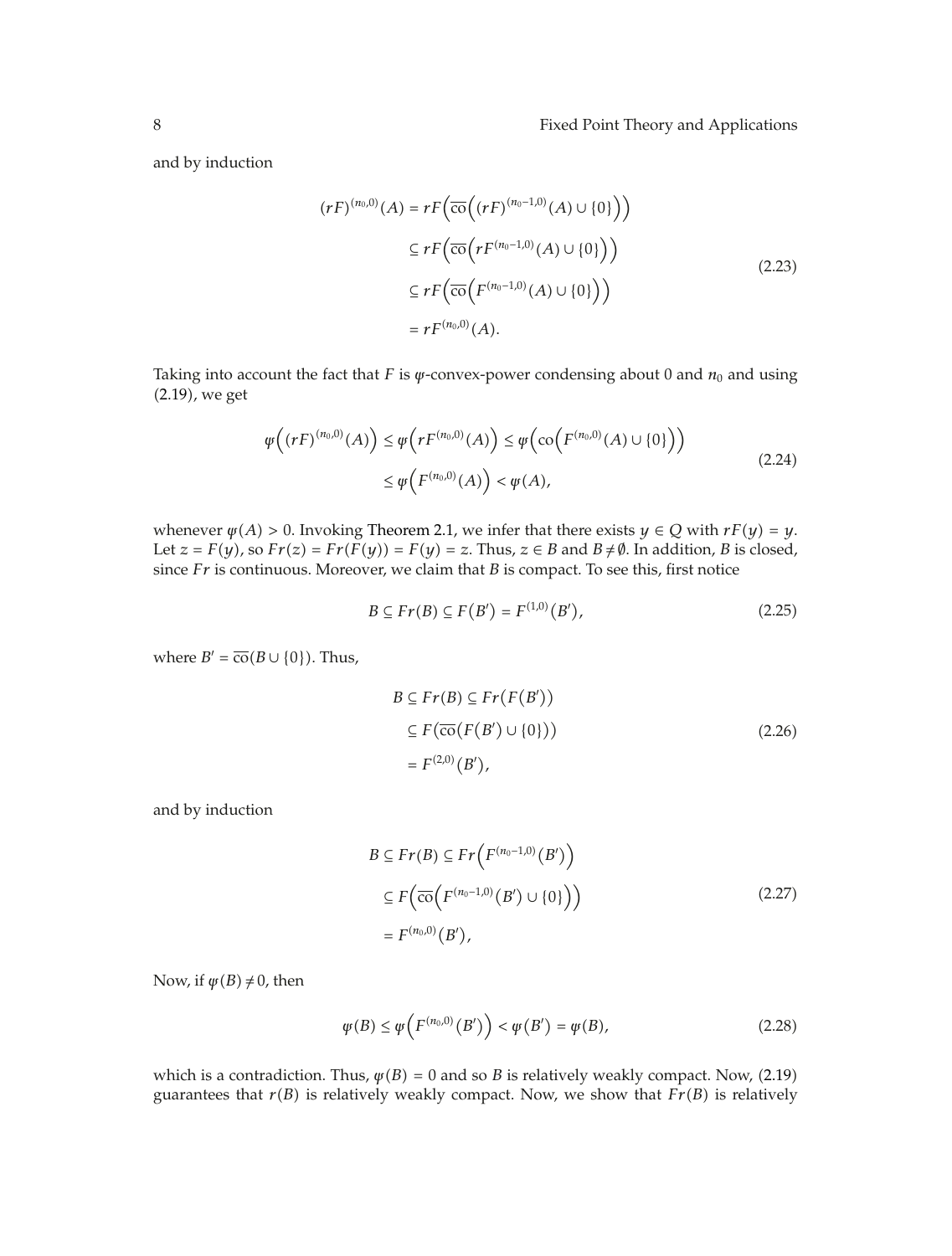compact. To see this, let  $(y_n)_{n \in \mathbb{N}}$  be a sequence in  $Fr(B)$ . For each  $n \in \mathbb{N}$ , there exists  $x_n \in r(B)$  with  $y_n = Fx_n$ . Since  $r(B)$  is relatively weakly compact, then, by extracting a subsequence if necessary, we may assume that  $(x_n)_{n\in\mathbb{N}}$  is a weakly convergent sequence. Now, *F* is ws-compact implies that  $(y_n)_{n \in \mathbb{N}}$  has a strongly convergent subsequence. This proves that  $Fr(B)$  is relatively compact. From (2.25), it readily follows that *B* is relatively compact. Consequently,  $B = B$  is compact. We now show that  $B \cap Q \neq \emptyset$ . To do this, we argue by contradiction. Suppose that  $B \cap Q = \emptyset$ . Then, since *B* is compact and *Q* is closed, there exists  $\delta$  > 0 with dist( $B$ ,  $Q$ ) >  $\delta$ . Choose  $N \in \{1, 2, ...\}$  such that  $N\delta$  > 1. Define

$$
U_i = \left\{ x \in X : d(x, Q) < \frac{1}{i} \right\} \quad \text{for } i \in \{N, N + 1, \ldots\},\tag{2.29}
$$

here  $d(x, Q) = \inf\{\|x - y\| : y \in Q\}$ . Fix  $i \in \{N, N + 1, \ldots\}$ . Since dist $(B, Q) > \delta$ , then *B*∩*U<sub>i</sub>* =  $\emptyset$ . Now, we show that *Fr* :  $\overline{U_i}$  → *X* is ws-compact. To see this, let  $(x_n)_{n\in\mathbb{N}}$  be a weakly convergent sequence in  $\overline{U_i}$ . Then, the set  $S := \{x_n : n \in \mathbb{N}\}\$  is relatively weakly compact and so  $\psi(S) = 0$ . In view of (2.19), we infer that  $\psi(r(S)) = 0$  and so  $r(S)$  is relatively weakly compact. By extracting a subsequence if necessary, we may assume that  $(rx_n)_{n\in\mathbb{N}}$  is weakly convergent. Now, *F* is ws-compact implies that  $(Frx_n)_{n\in\mathbb{N}}$  has a strongly convergent subsequence. This proves that *Fr* is ws-compact. Our next task is to show that *Fr* is *ψ*-convex-power condensing about 0 and  $n_0$ . To see this, let *A* be a bounded subset of  $\overline{U_i}$  and set  $A' = \overline{co}(A \cup \{0\})$ . Then, keeping in mind (2.19), we obtain

$$
(Fr)^{(1,0)}(A) \subseteq F(A'),
$$
  
\n
$$
(Fr)^{(2,0)}(A) = Fr(\overline{co}((Fr)^{(1,0)}(A) \cup \{0\}))
$$
  
\n
$$
\subseteq Fr(\overline{co}(F(A') \cup \{0\}))
$$
  
\n
$$
\subseteq F(\overline{co}(F(A') \cup \{0\}))
$$
  
\n
$$
= F^{(2,0)}(A'),
$$
\n(2.30)

and by induction,

$$
(Fr)^{(n_0,0)}(A) = Fr\Big(\overline{\text{co}}\Big((Fr)^{(n_0-1,0)}(A) \cup \{0\}\Big)\Big)
$$
  
\n
$$
\subseteq Fr\Big(\overline{\text{co}}\Big(F^{(n_0-1,0)}(A') \cup \{0\}\Big)\Big)
$$
  
\n
$$
\subseteq F\Big(\overline{\text{co}}\Big(F^{(n_0-1,0)}(A') \cup \{0\}\Big)\Big)
$$
  
\n
$$
= F^{(n_0,0)}(A').
$$
\n(2.31)

Thus,

$$
\varphi((Fr)^{(n_0,0)}(A)) \le \varphi(F^{(n_0,0)}(A')) < \varphi(A') = \varphi(A), \tag{2.32}
$$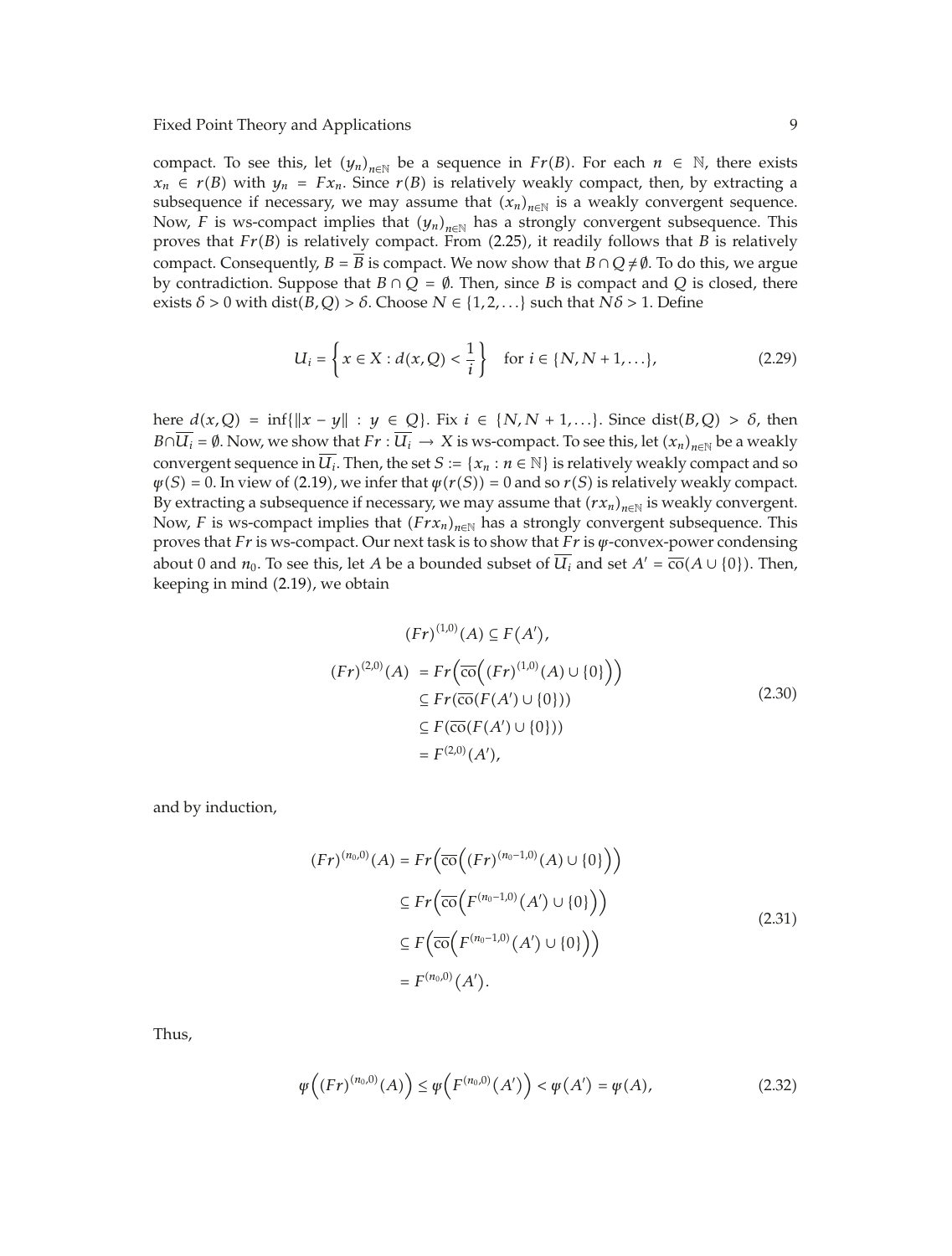whenever  $\psi(A) \neq 0$ . Applying Theorem 2.3 to  $Fr : \overline{U_i} \to X$ , we may deduce that there exists  $(y_i, \lambda_i)$  ∈  $\partial U_i$  × (0, 1) with  $y_i = \lambda_i Fr(y_i)$ . Notice in particular since  $y_i$  ∈  $\partial U_i$  × (0, 1) that

$$
\lambda_i Fr(y_i) \notin Q \quad \text{for } i \in \{N, N+1, \ldots\}.
$$
 (2.33)

We now consider

$$
D = \{x \in X : x = \lambda Fr(x), \text{ for some } \lambda \in [0, 1]\}.
$$
 (2.34)

Clearly, *D* is closed since *F* and *r* are continuous. Now, we claim that *D* is compact. To see this, first notice

$$
D \subseteq Fr(D) \cup \{0\}.\tag{2.35}
$$

Thus,

$$
D \subseteq Fr(D) \cup \{0\} \subseteq Fr(\overline{\text{co}}(Fr(D) \cup \{0\})) \cup \{0\} = (Fr)^{(2,0)} \cup \{0\},\tag{2.36}
$$

and by induction

$$
D \subseteq Fr(D) \cup \{0\} \subseteq Fr\Big(\overline{\text{co}}\Big((Fr)^{(n_0-1,0)}(D) \cup \{0\}\Big)\Big) \cup \{0\} = (Fr)^{(n_0,0)} \cup \{0\},\tag{2.37}
$$

consequently

$$
\varphi(D) \le \varphi\Big((Fr)^{(n_0,0)} \cup \{0\}\Big) \le \varphi\Big((Fr)^{(n_0,0)}\Big). \tag{2.38}
$$

Since *Fr* is  $\psi$ -convex-power condensing about 0 and  $n_0$ , then  $\psi(D) = 0$ , and so *D* is relatively weakly compact. Now, (2.19) guarantees that  $r(D)$  is relatively weakly compact. Now, we show that *Fr*(*D*) is relatively compact. To see this, let  $(y_n)_{n\in\mathbb{N}}$  be a sequence in *F*(*D*). For each *n* ∈ N, there exists  $x_n$  ∈  $r(D)$  with  $y_n$  =  $Fx_n$ . Since  $r(D)$  is relatively weakly compact then, by extracting a subsequence if necessary, we may assume that  $(x_n)_{n\in\mathbb{N}}$  is a weakly convergent sequence. Now, *F* is ws-compact implies that  $(y_n)_{n \in \mathbb{N}}$  has a strongly convergent subsequence. This proves that  $Fr(D)$  is relatively compact. From (2.35), it readily follows that *D* is relatively compact. Consequently,  $D = D$  is compact. Then, up to a subsequence, we may assume that  $\lambda_i \rightarrow \lambda^* \in [0,1]$  and  $y_i \rightarrow y^* \in \partial U_i$ . Hence,  $\lambda_i Fr(y_i) \rightarrow \lambda^* Fr(y^*)$ , and therefore  $y^* =$  $\lambda^*$ *Fr*(*y*<sup>\*</sup>). Notice  $\lambda^*$ *Fr*(*y*<sup>\*</sup>)  $\notin Q$  since *y*<sup>\*</sup>  $\in \partial U_i$ . Thus,  $\lambda^* \neq 1$  since  $B \cap Q = \emptyset$ . From assumption (2.18), it follows that  $\lambda_i Fr(y_i) \in Q$  for *j* sufficiently large, which is a contradiction. Thus,  $B \cap O \neq \emptyset$ , so there exists  $x \in O$  with  $x = Fr(x)$ , that is,  $x = Fx$ . *B*  $\cap$  *Q*  $\neq$  Ø, so there exists *x*  $\in$  *Q* with *x* = *Fr*(*x*), that is, *x* = *Fx*.

*Remark* 2.8. If  $0 \in \text{int}(Q)$  then we can choose  $r : X \to Q$  in the statement of Theorem 2.7 as in Lemma 2.6. Clearly  $r(z) \in \partial Q$  for  $z \in X \setminus Q$  and  $r(D) \subseteq \text{co}(D \cup \{0\})$  for any bounded subset *D* of *X*.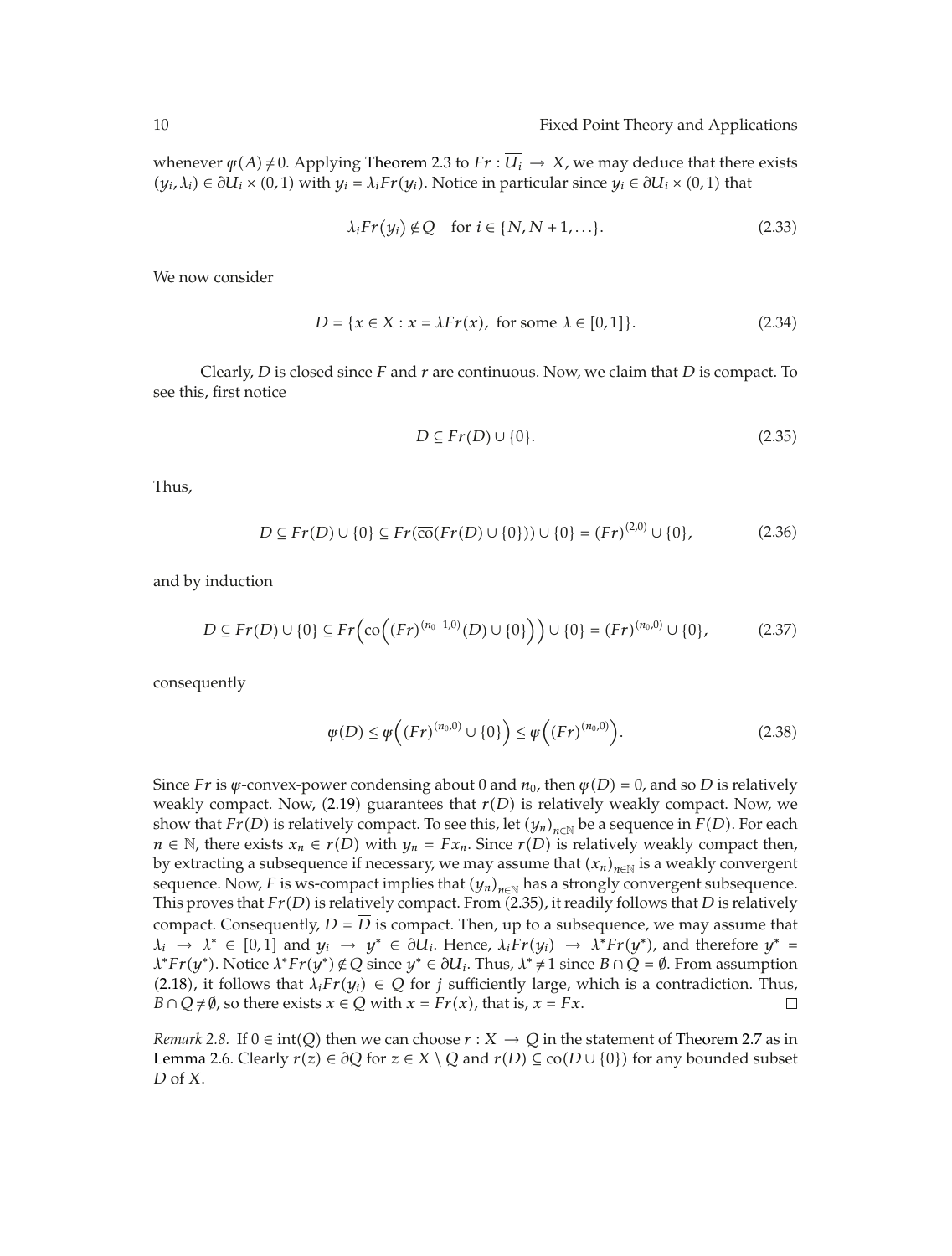**Corollary 2.9.** *Let X be a Banach space, ψ a regular set additive measure of weak noncompactness on X, and Q a closed convex subset of X with*  $0 \in Q$ *. Assume that*  $F : X \rightarrow X$  *is ws-compact and ψ-convex-power condensing about 0 and n*0*, and assume that* 2.19 *holds. If FQ is bounded and F*( $∂Q$ ) ⊆  $Q$  (*the condition of Rothe type*), *then F has a fixed point in*  $Q$ *.* 

In the light of Remark 2.8, we have the following result.

**Corollary 2.10.** *Let X be a Banach space, ψ a regular set additive measure of weak noncompactness on X* and *Q a closed convex subset of X with*  $0 \in \text{int}(Q)$ *. Assume*  $F : X \rightarrow X$  *is ws-compact and*  $\psi$ *-convex-power condensing about 0 and*  $n_0$ *. If*  $F(Q)$  *is bounded and*  $F(\partial Q) \subseteq Q$ *, then F has a fixed point in Q.*

**Theorem 2.11.** *Let*  $Q$  *be a closed convex set in a Banach space*  $X, 0 \in \text{int}(Q)$ *. Assume*  $F: X \to X$ *is ws-compact and ψ-convex-power condensing about 0 and n*0*. If FQ is bounded and*

$$
||Fx - x||^2 \ge ||Fx||^2 - ||x||^2, \quad \forall x \in \partial Q,
$$
 (2.39)

*(the condition of Altman type), then F has a fixed point in Q.*

*Proof.* Let  $r : X \rightarrow Q$  be as described in Lemma 2.6. As in the proof of Theorem 2.7, there exists  $z \in Q$  such that  $z = rF(z)$ . If  $Fz \in Q$ , then  $z = rFz = Fz$ , and we are done. If  $Fz \notin Q$ , by Lemma 2.5, we have  $μ(Fz) > 1$ . Thus,  $z = rFz = (1/μ(Fz))Fz$ . Letting  $λ = μ(Fz)$ , then  $Fz = \lambda z$ . Consequently,

$$
||Fz - z||^2 = (\lambda - 1)^2 ||z||^2 \ge ||Fz||^2 - ||z||^2 = (\lambda^2 - 1) ||z||^2.
$$
 (2.40)

As a result  $(\lambda - 1)^2 \ge (\lambda^2 - 1)$ . This contradicts the fact that  $\lambda > 1$ . Therefore, *F* has a fixed point.

**Corollary 2.12.** Let *Q* be a closed convex set in a Banach space  $X, 0 \in \text{int}(O)$ . Assume that  $F: X \rightarrow$ *X is ws-compact and ψ-convex-power condensing about 0 and n*0*. If FQ is bounded and one of the following conditions are satisfied:*

- *(i)*  $||Fx|| ≤ ||x||$ , for all  $x ∈ ∂Q$  *(the condition of Rothe type)*,
- (ii)  $||x Fx|| \ge ||Fx||$ , for all  $x ∈ ∂Q$  (the condition of Petryshyn type).

*Then, F has a fixed point in Q.*

*Remark 2.13.* In Theorem 2.7 we need  $F: X \to X\psi$ -convex-power condens-ing about 0 and *n*<sub>0</sub>*:* However, In Theorem 2.7 the condition  $F : X \to X$ ws-compact can be replaced by  $F :$  $Q \rightarrow X$  ws-compact. This comment also applies to Corollaries 2.9, 2.10, Theorem 2.11, and Corollary 2.12.

In the following example, we give a broad class of ws-compact mappings which are not sequentially weakly continuous.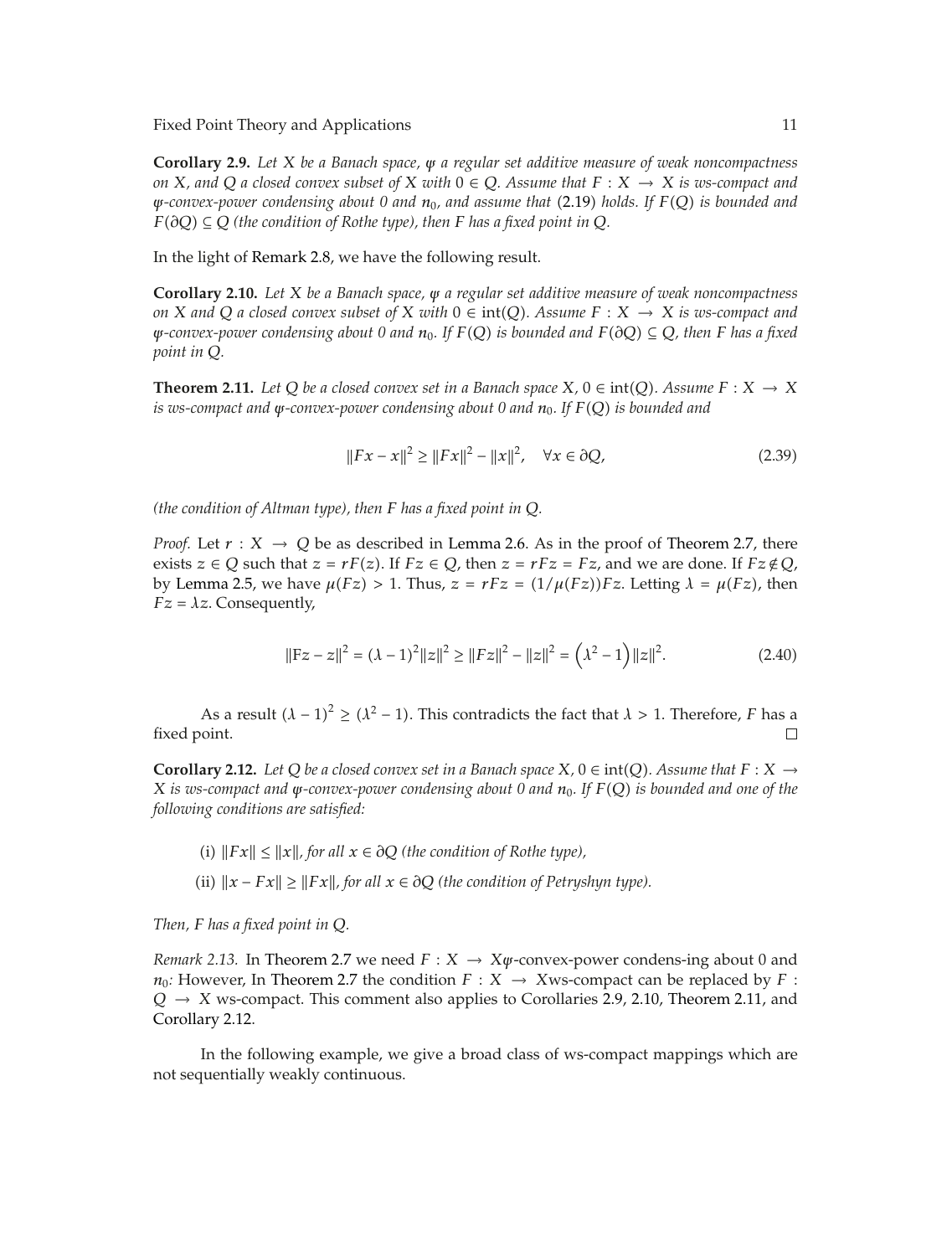*Example 2.14.* Let  $g : (0,1) \times \mathbb{R} \to \mathbb{R}$  be a function satisfying Caratheodory conditions, that is, *g* is Lebesgue measurable in *x* for each  $y \in \mathbb{R}$  and continuous in *y* for each  $x \in (0,1)$ . Additionally, we assume that

$$
|g(x,y)| \le a(x) + b|y|,\tag{2.41}
$$

for all  $(x, y) \in (0, 1) \times \mathbb{R}$ , where  $a(x)$  is a nonnegative function Lebesgue integrable on the interval  $(0,1)$  and  $b \ge 0$ . Let us consider the so-called superposition operator  $N_g$ , generated by the function  $g$ , which to every function  $u$  defined on the interval  $(0,1)$  assigns the function *Ngu* given by the formula

$$
(N_g u)(x) = g(x, u(x)), \quad x \in (0, 1).
$$
 (2.42)

Let  $L^1 = L^1(0,1)$  denote the space of functions  $u : (0,1) \rightarrow \mathbb{R}$  which are Lebesgue integrable, equipped with the standard norm. It was shown [12] that under the above-quoted assumptions the superposition operator  $N_g$  maps continuously the space  $L^1$  into itself. Define the functional

$$
\phi(u) = \int_0^1 N_g u(x) dx = \int_0^1 g(x, u(x)) dx,
$$
\n(2.43)

for  $u \in L^1$ . Notice that  $\phi = KN_g$ , where *K* is the linear functional defined on  $L^1$  by

$$
K(u) = \int_0^1 u(x) dx, \quad u \in L^1.
$$
 (2.44)

Clearly, *K* is continuous with norm  $||K|| \le 1$ . Thus,  $\phi$  is continuous. Now, we show that  $\phi$ is ws-compact. To see this, let  $(u_n)$  be a weakly convergent sequence of  $L^1$ . Using (2.41), we have for any for any subset  $D$  of  $(0, 1)$  that

$$
\int_{D} |N_{g} u_{n}(x)| dx \le \int_{D} a(x) dt + b \int_{D} |u_{n}(x)| dx.
$$
\n(2.45)

Taking into account the fact the sequence  $(u_n)$  is weakly convergent and that any set consisting of one element is weakly compact and using Corollary 11 in [13, page 294], we get

$$
\lim_{|D| \to 0} \int_{D} a(x) dx = 0,
$$
\n
$$
\lim_{|D| \to 0} \int_{D} |u_n(x)| dx = 0,
$$
\n(2.46)

uniformly in *n*, where |*D*| is the Lebesgue measure of *D*. Combining (2.45) and (2.46), we arrive at

$$
\lim_{|D| \to 0} \int_{D} |N_{g} u_{n}(x)| dx = 0,
$$
\n(2.47)